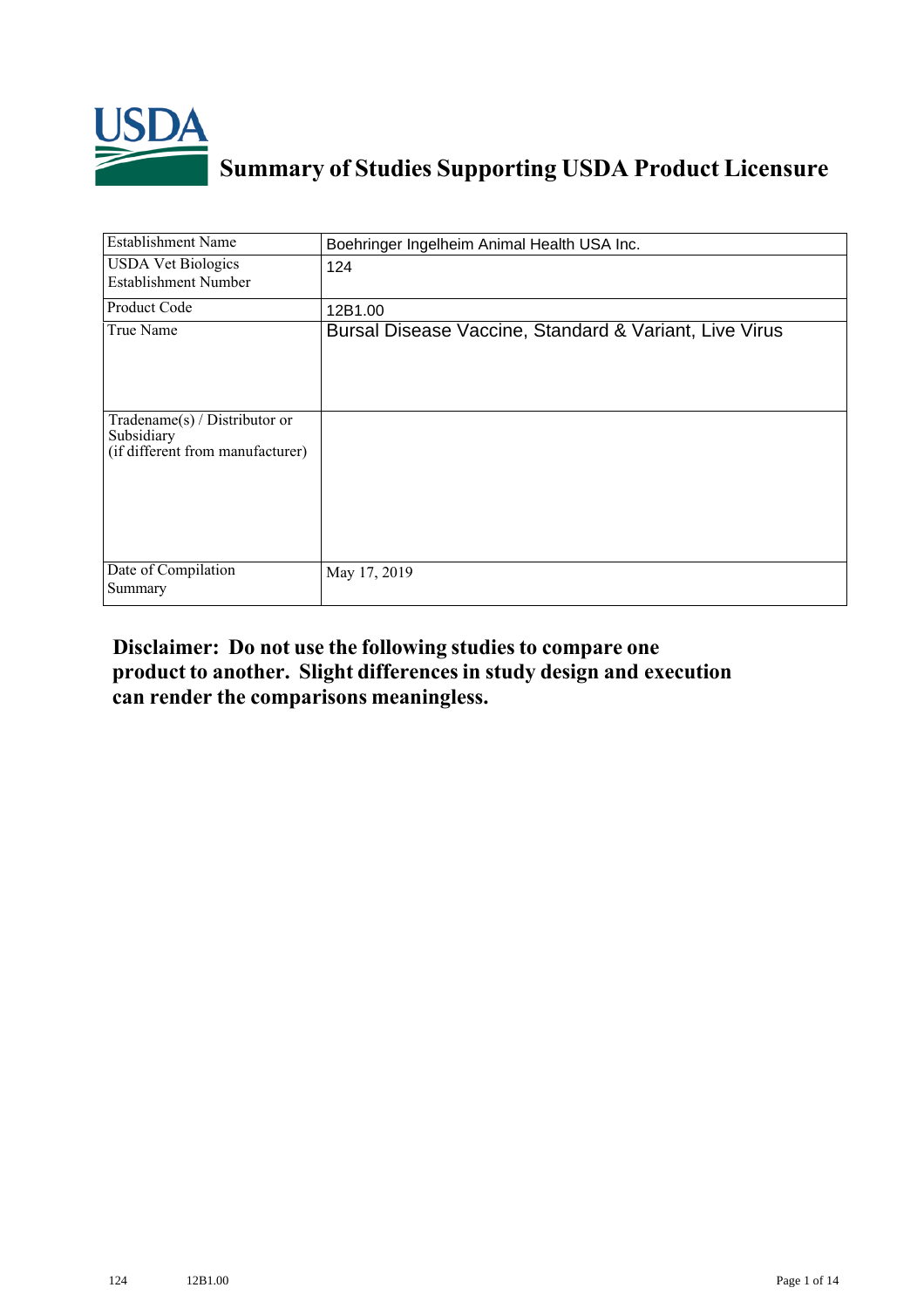| <b>Study Type</b>              | Efficacy                                                                                                                                                                                                                                                                                                                    |
|--------------------------------|-----------------------------------------------------------------------------------------------------------------------------------------------------------------------------------------------------------------------------------------------------------------------------------------------------------------------------|
| <b>Pertaining to</b>           | Infectious bursal disease virus, variant                                                                                                                                                                                                                                                                                    |
| <b>Study Purpose</b>           | Demonstrate efficacy against infectious bursal disease virus,                                                                                                                                                                                                                                                               |
|                                | variant                                                                                                                                                                                                                                                                                                                     |
| <b>Product Administration</b>  | Drinking water                                                                                                                                                                                                                                                                                                              |
| <b>Study Animals</b>           | Chickens                                                                                                                                                                                                                                                                                                                    |
| <b>Challenge Description</b>   |                                                                                                                                                                                                                                                                                                                             |
| <b>Interval observed after</b> |                                                                                                                                                                                                                                                                                                                             |
| challenge                      |                                                                                                                                                                                                                                                                                                                             |
| <b>Results</b>                 | Study data were evaluated by USDA-APHIS prior to product<br>licensure and met regulatory standards for acceptance at the time of<br>submission. No data are published because this study was submitted<br>to USDA-APHIS prior to January 1, 2007, and APHIS only requires<br>publication of data submitted after that date. |
| <b>USDA Approval Date</b>      | January 27, 1993                                                                                                                                                                                                                                                                                                            |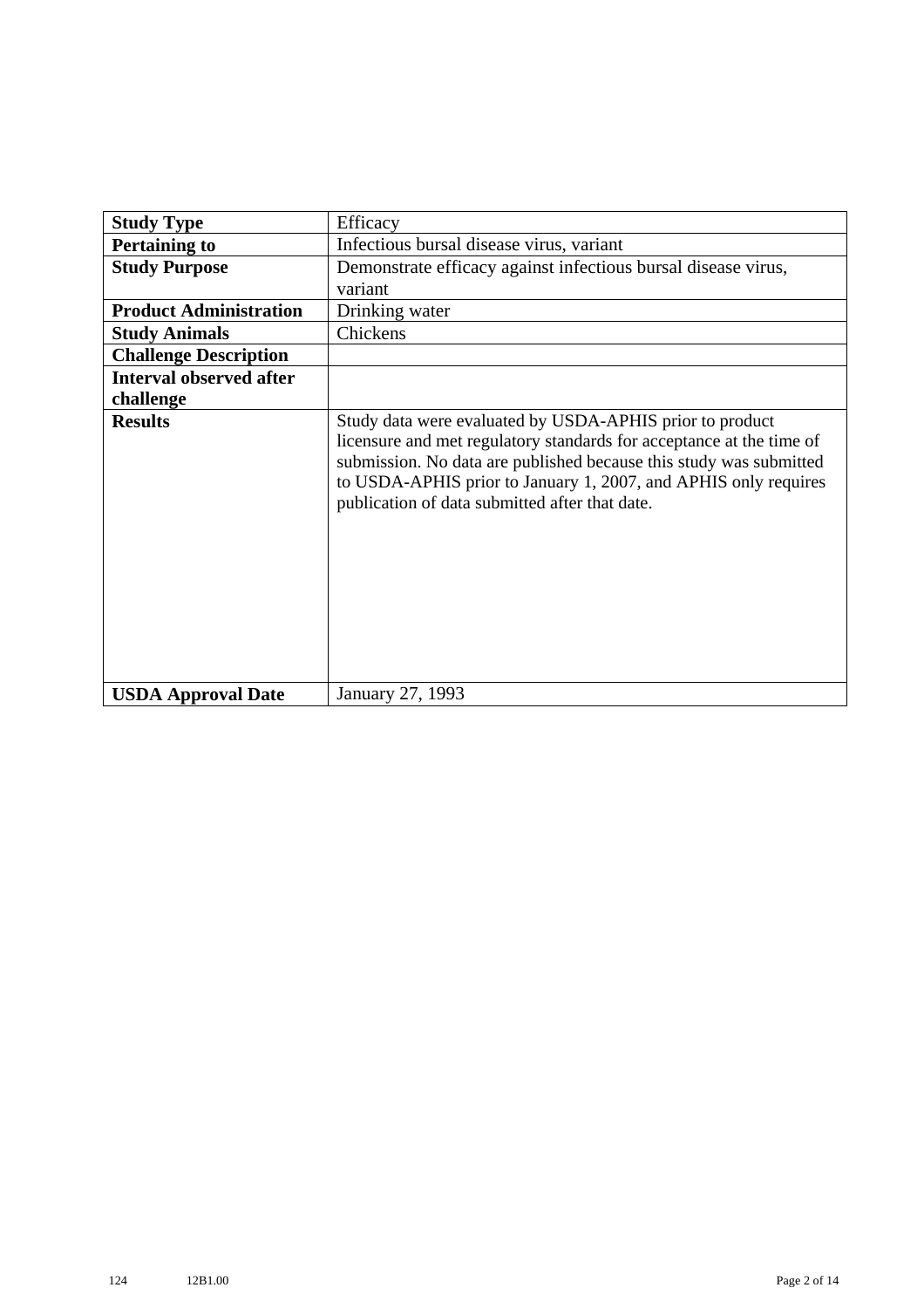| <b>Study Type</b>              | Efficacy                                                                                                                                                                                                                                                                                                                    |
|--------------------------------|-----------------------------------------------------------------------------------------------------------------------------------------------------------------------------------------------------------------------------------------------------------------------------------------------------------------------------|
| <b>Pertaining to</b>           | Infectious bursal disease virus, variant                                                                                                                                                                                                                                                                                    |
| <b>Study Purpose</b>           | Demonstrate efficacy against infectious bursal disease virus,                                                                                                                                                                                                                                                               |
|                                | variant                                                                                                                                                                                                                                                                                                                     |
| <b>Product Administration</b>  | Subcutaneously                                                                                                                                                                                                                                                                                                              |
| <b>Study Animals</b>           | Chickens                                                                                                                                                                                                                                                                                                                    |
| <b>Challenge Description</b>   |                                                                                                                                                                                                                                                                                                                             |
| <b>Interval observed after</b> |                                                                                                                                                                                                                                                                                                                             |
| challenge                      |                                                                                                                                                                                                                                                                                                                             |
| <b>Results</b>                 | Study data were evaluated by USDA-APHIS prior to product<br>licensure and met regulatory standards for acceptance at the time of<br>submission. No data are published because this study was submitted<br>to USDA-APHIS prior to January 1, 2007, and APHIS only requires<br>publication of data submitted after that date. |
| <b>USDA Approval Date</b>      | April 18, 1995                                                                                                                                                                                                                                                                                                              |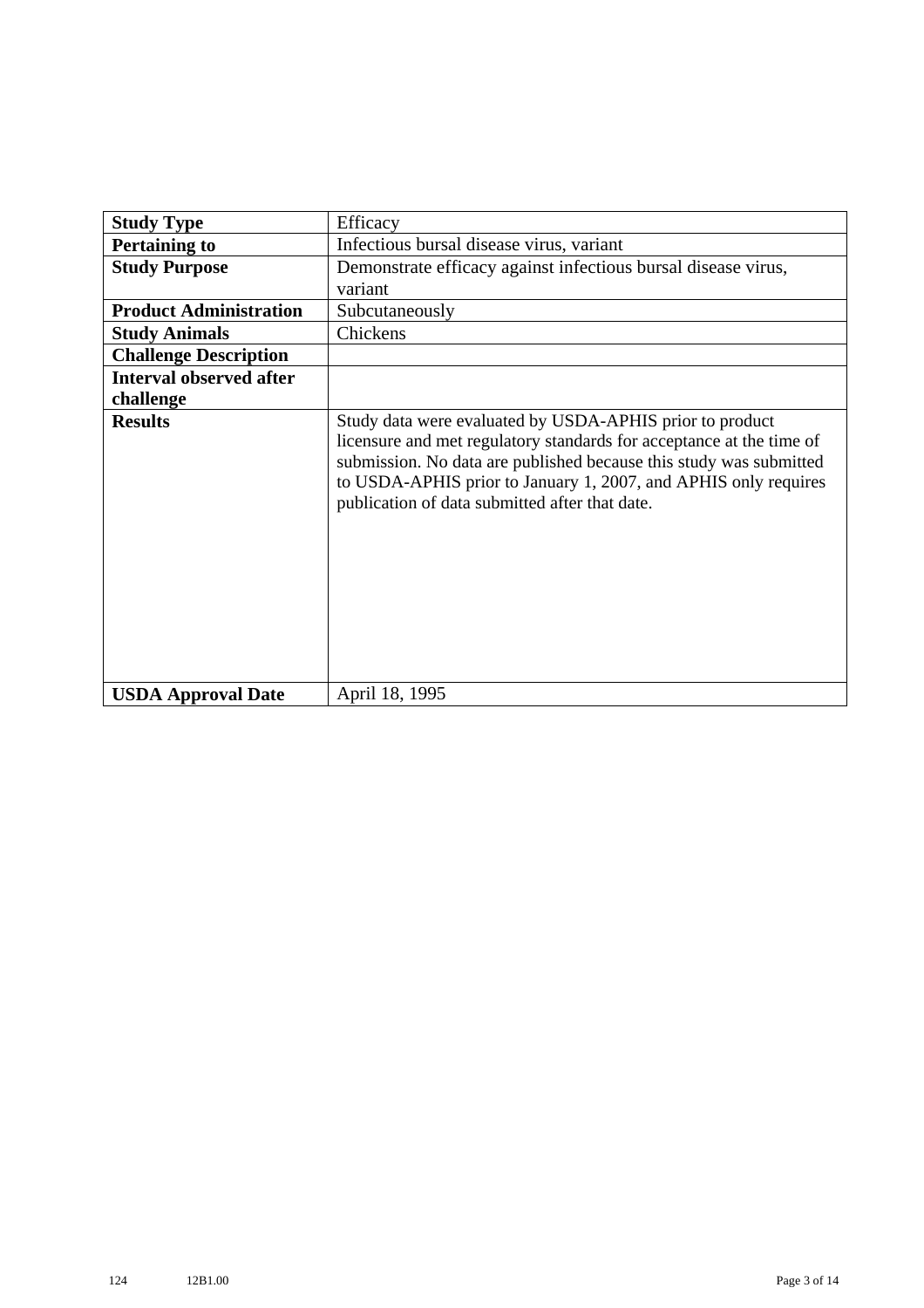| <b>Study Type</b>              | Efficacy                                                                                                                                                                                                                                                                                                                    |
|--------------------------------|-----------------------------------------------------------------------------------------------------------------------------------------------------------------------------------------------------------------------------------------------------------------------------------------------------------------------------|
| <b>Pertaining to</b>           | Infectious bursal disease virus, variant                                                                                                                                                                                                                                                                                    |
| <b>Study Purpose</b>           | Demonstrate efficacy against infectious bursal disease virus,                                                                                                                                                                                                                                                               |
|                                | variant                                                                                                                                                                                                                                                                                                                     |
| <b>Product Administration</b>  | Coarse aerosol spray                                                                                                                                                                                                                                                                                                        |
| <b>Study Animals</b>           | Chickens                                                                                                                                                                                                                                                                                                                    |
| <b>Challenge Description</b>   |                                                                                                                                                                                                                                                                                                                             |
| <b>Interval observed after</b> |                                                                                                                                                                                                                                                                                                                             |
| challenge                      |                                                                                                                                                                                                                                                                                                                             |
| <b>Results</b>                 | Study data were evaluated by USDA-APHIS prior to product<br>licensure and met regulatory standards for acceptance at the time of<br>submission. No data are published because this study was submitted<br>to USDA-APHIS prior to January 1, 2007, and APHIS only requires<br>publication of data submitted after that date. |
| <b>USDA Approval Date</b>      | <b>August 23, 1989</b>                                                                                                                                                                                                                                                                                                      |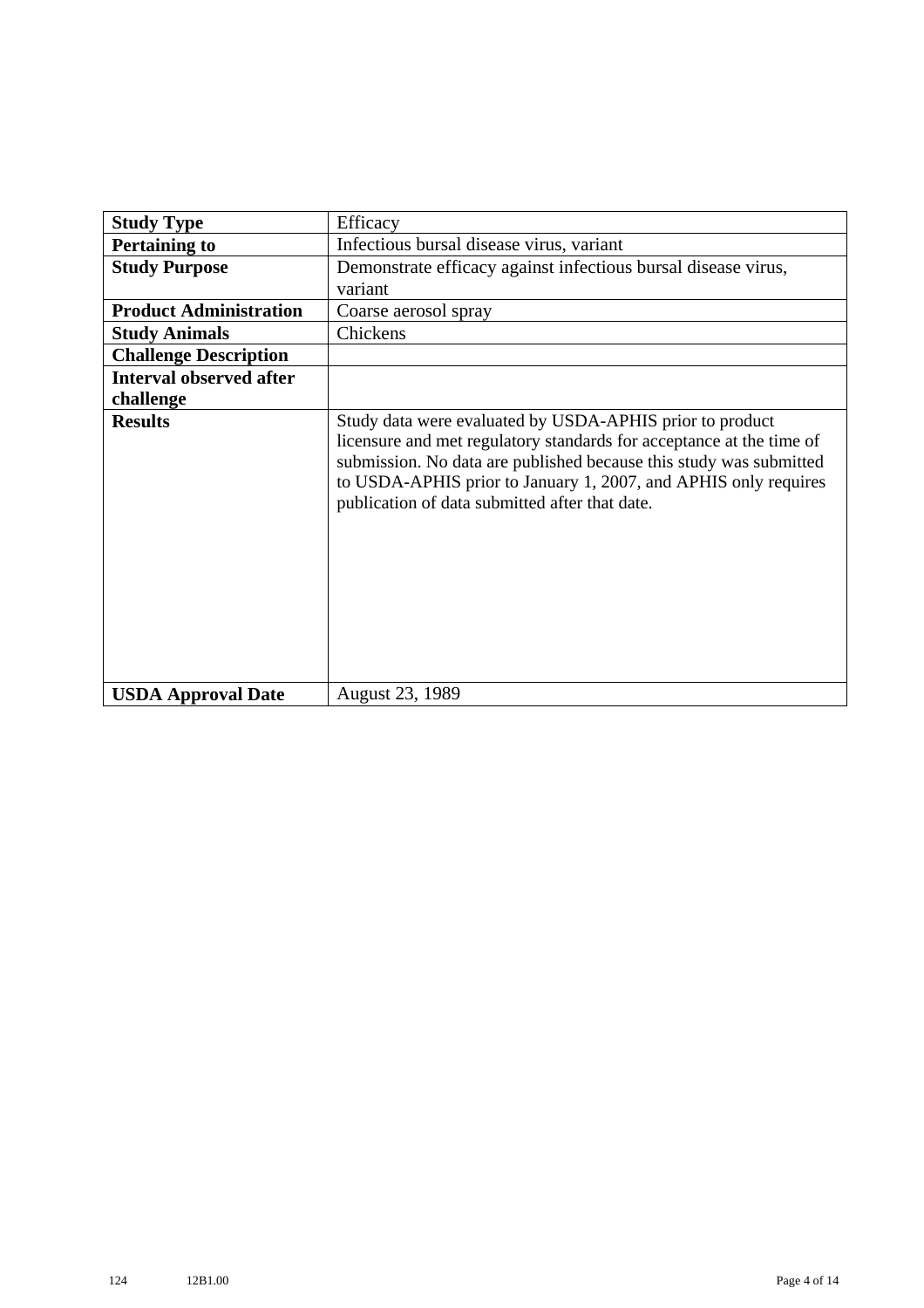| <b>Study Type</b>              | Efficacy                                                                                                                                                                                                                                                                                                                    |
|--------------------------------|-----------------------------------------------------------------------------------------------------------------------------------------------------------------------------------------------------------------------------------------------------------------------------------------------------------------------------|
| <b>Pertaining to</b>           | Infectious bursal disease virus, standard                                                                                                                                                                                                                                                                                   |
| <b>Study Purpose</b>           | Demonstrate efficacy against standard infectious bursal disease                                                                                                                                                                                                                                                             |
|                                | virus                                                                                                                                                                                                                                                                                                                       |
| <b>Product Administration</b>  | Subcutaneously                                                                                                                                                                                                                                                                                                              |
| <b>Study Animals</b>           | Chickens                                                                                                                                                                                                                                                                                                                    |
| <b>Challenge Description</b>   |                                                                                                                                                                                                                                                                                                                             |
| <b>Interval observed after</b> |                                                                                                                                                                                                                                                                                                                             |
| challenge                      |                                                                                                                                                                                                                                                                                                                             |
| <b>Results</b>                 | Study data were evaluated by USDA-APHIS prior to product<br>licensure and met regulatory standards for acceptance at the time of<br>submission. No data are published because this study was submitted<br>to USDA-APHIS prior to January 1, 2007, and APHIS only requires<br>publication of data submitted after that date. |
| <b>USDA Approval Date</b>      | March 14, 1994                                                                                                                                                                                                                                                                                                              |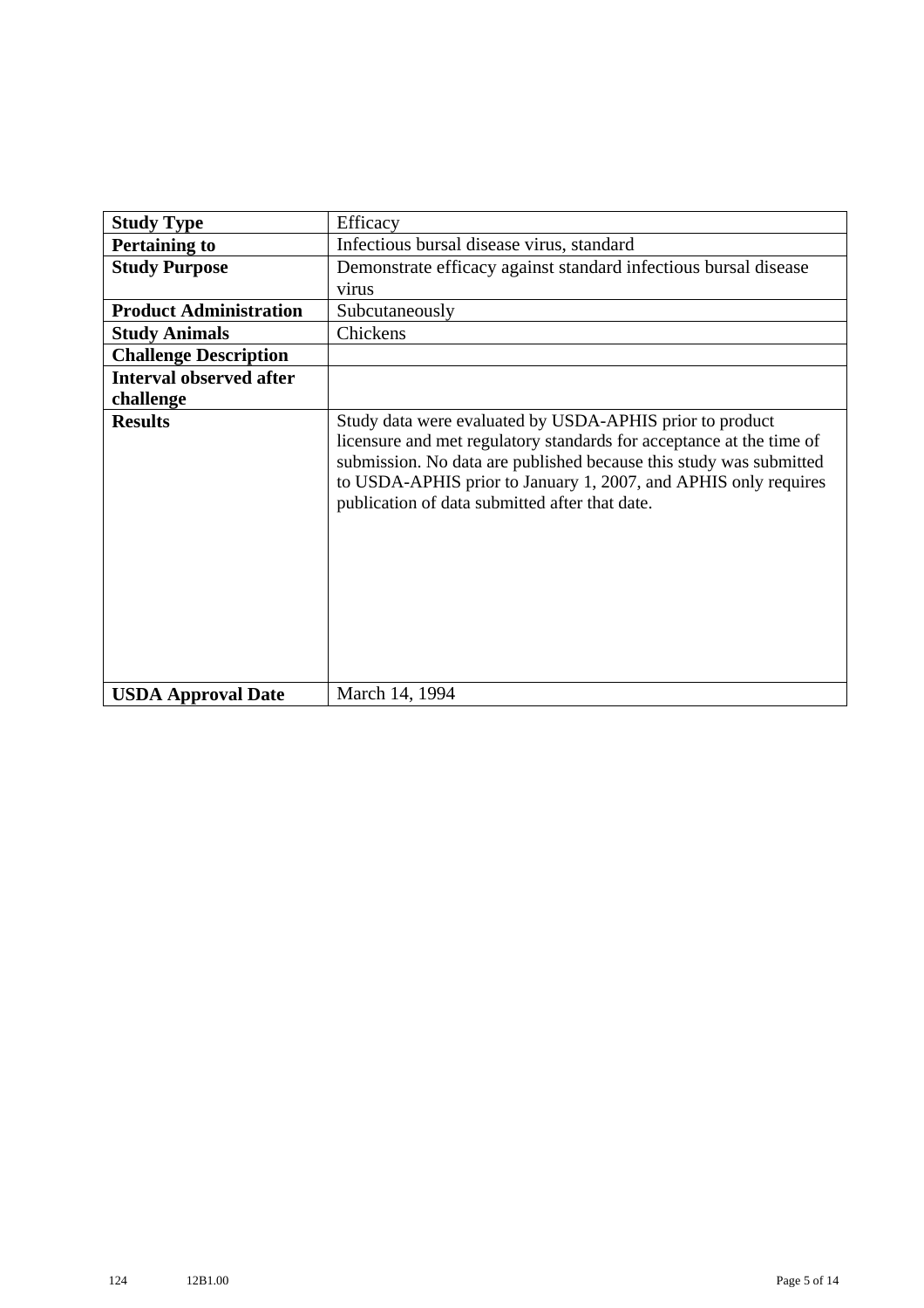| <b>Study Type</b>              | Efficacy                                                                                                                                                                                                                                                                                                                    |
|--------------------------------|-----------------------------------------------------------------------------------------------------------------------------------------------------------------------------------------------------------------------------------------------------------------------------------------------------------------------------|
| <b>Pertaining to</b>           | Infectious bursal disease virus, standard                                                                                                                                                                                                                                                                                   |
| <b>Study Purpose</b>           | Demonstrate efficacy against standard infectious bursal disease                                                                                                                                                                                                                                                             |
|                                | virus                                                                                                                                                                                                                                                                                                                       |
| <b>Product Administration</b>  | Drinking water                                                                                                                                                                                                                                                                                                              |
| <b>Study Animals</b>           | Chickens                                                                                                                                                                                                                                                                                                                    |
| <b>Challenge Description</b>   |                                                                                                                                                                                                                                                                                                                             |
| <b>Interval observed after</b> |                                                                                                                                                                                                                                                                                                                             |
| challenge                      |                                                                                                                                                                                                                                                                                                                             |
| <b>Results</b>                 | Study data were evaluated by USDA-APHIS prior to product<br>licensure and met regulatory standards for acceptance at the time of<br>submission. No data are published because this study was submitted<br>to USDA-APHIS prior to January 1, 2007, and APHIS only requires<br>publication of data submitted after that date. |
| <b>USDA Approval Date</b>      | November 19, 1992                                                                                                                                                                                                                                                                                                           |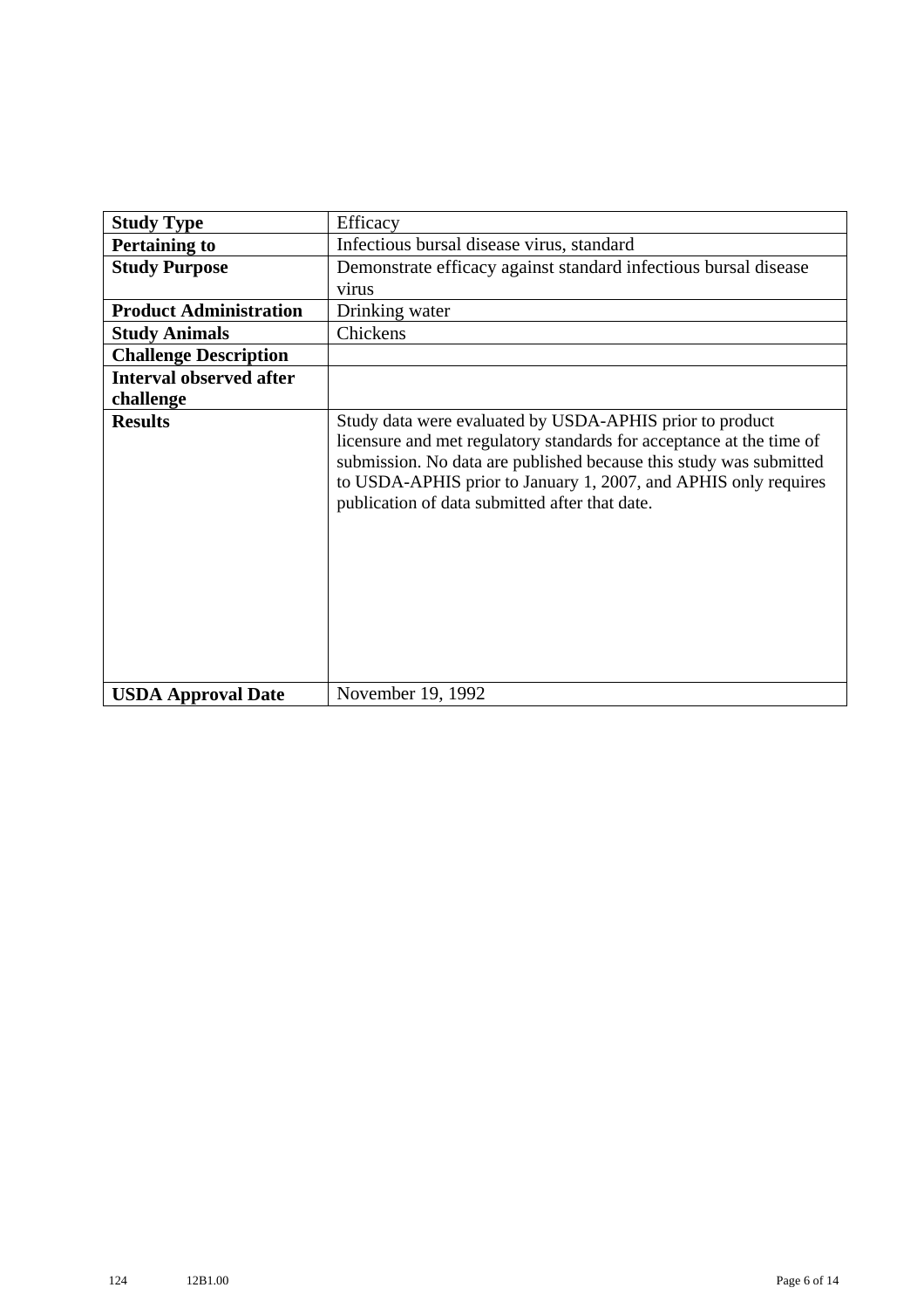| <b>Study Type</b>              | Efficacy                                                                                                                                                                                                                                                                                                                    |
|--------------------------------|-----------------------------------------------------------------------------------------------------------------------------------------------------------------------------------------------------------------------------------------------------------------------------------------------------------------------------|
| <b>Pertaining to</b>           | Infectious bursal disease virus, standard                                                                                                                                                                                                                                                                                   |
| <b>Study Purpose</b>           | Demonstrate efficacy against standard infectious bursal disease                                                                                                                                                                                                                                                             |
|                                | virus                                                                                                                                                                                                                                                                                                                       |
| <b>Product Administration</b>  | Coarse aerosol spray                                                                                                                                                                                                                                                                                                        |
| <b>Study Animals</b>           | Chickens                                                                                                                                                                                                                                                                                                                    |
| <b>Challenge Description</b>   |                                                                                                                                                                                                                                                                                                                             |
| <b>Interval observed after</b> |                                                                                                                                                                                                                                                                                                                             |
| challenge                      |                                                                                                                                                                                                                                                                                                                             |
| <b>Results</b>                 | Study data were evaluated by USDA-APHIS prior to product<br>licensure and met regulatory standards for acceptance at the time of<br>submission. No data are published because this study was submitted<br>to USDA-APHIS prior to January 1, 2007, and APHIS only requires<br>publication of data submitted after that date. |
| <b>USDA Approval Date</b>      | December 4, 1984                                                                                                                                                                                                                                                                                                            |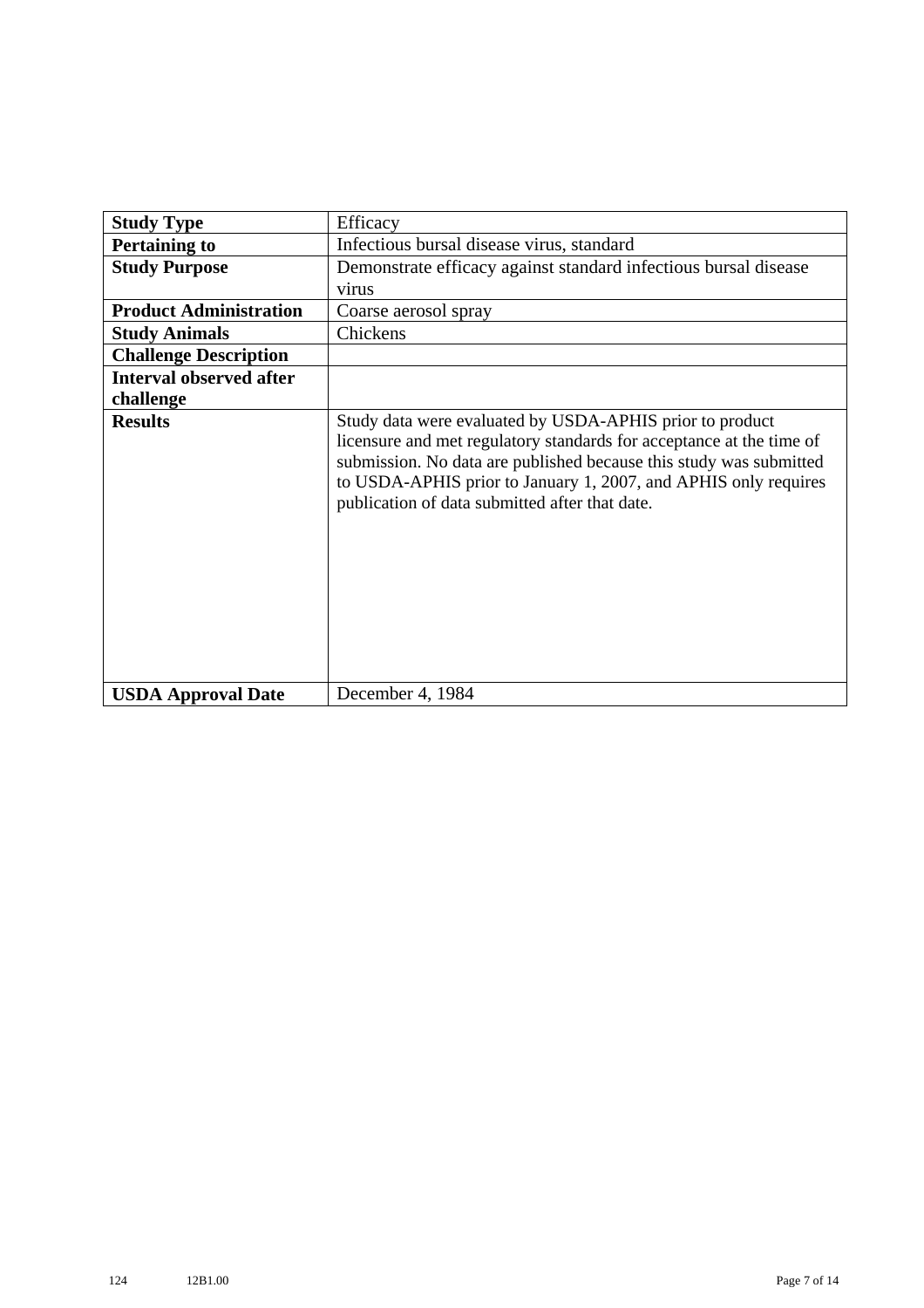| <b>Study Type</b>              | Efficacy                                                                                                                                                                                                                                                                                                                    |
|--------------------------------|-----------------------------------------------------------------------------------------------------------------------------------------------------------------------------------------------------------------------------------------------------------------------------------------------------------------------------|
| <b>Pertaining to</b>           | Infectious bursal disease virus, standard                                                                                                                                                                                                                                                                                   |
| <b>Study Purpose</b>           | Demonstrate efficacy against infectious bursal disease virus,                                                                                                                                                                                                                                                               |
|                                | standard                                                                                                                                                                                                                                                                                                                    |
| <b>Product Administration</b>  | Subcutaneously                                                                                                                                                                                                                                                                                                              |
| <b>Study Animals</b>           | Chickens                                                                                                                                                                                                                                                                                                                    |
| <b>Challenge Description</b>   |                                                                                                                                                                                                                                                                                                                             |
| <b>Interval observed after</b> |                                                                                                                                                                                                                                                                                                                             |
| challenge                      |                                                                                                                                                                                                                                                                                                                             |
| <b>Results</b>                 | Study data were evaluated by USDA-APHIS prior to product<br>licensure and met regulatory standards for acceptance at the time of<br>submission. No data are published because this study was submitted<br>to USDA-APHIS prior to January 1, 2007, and APHIS only requires<br>publication of data submitted after that date. |
| <b>USDA Approval Date</b>      | April 18, 1995                                                                                                                                                                                                                                                                                                              |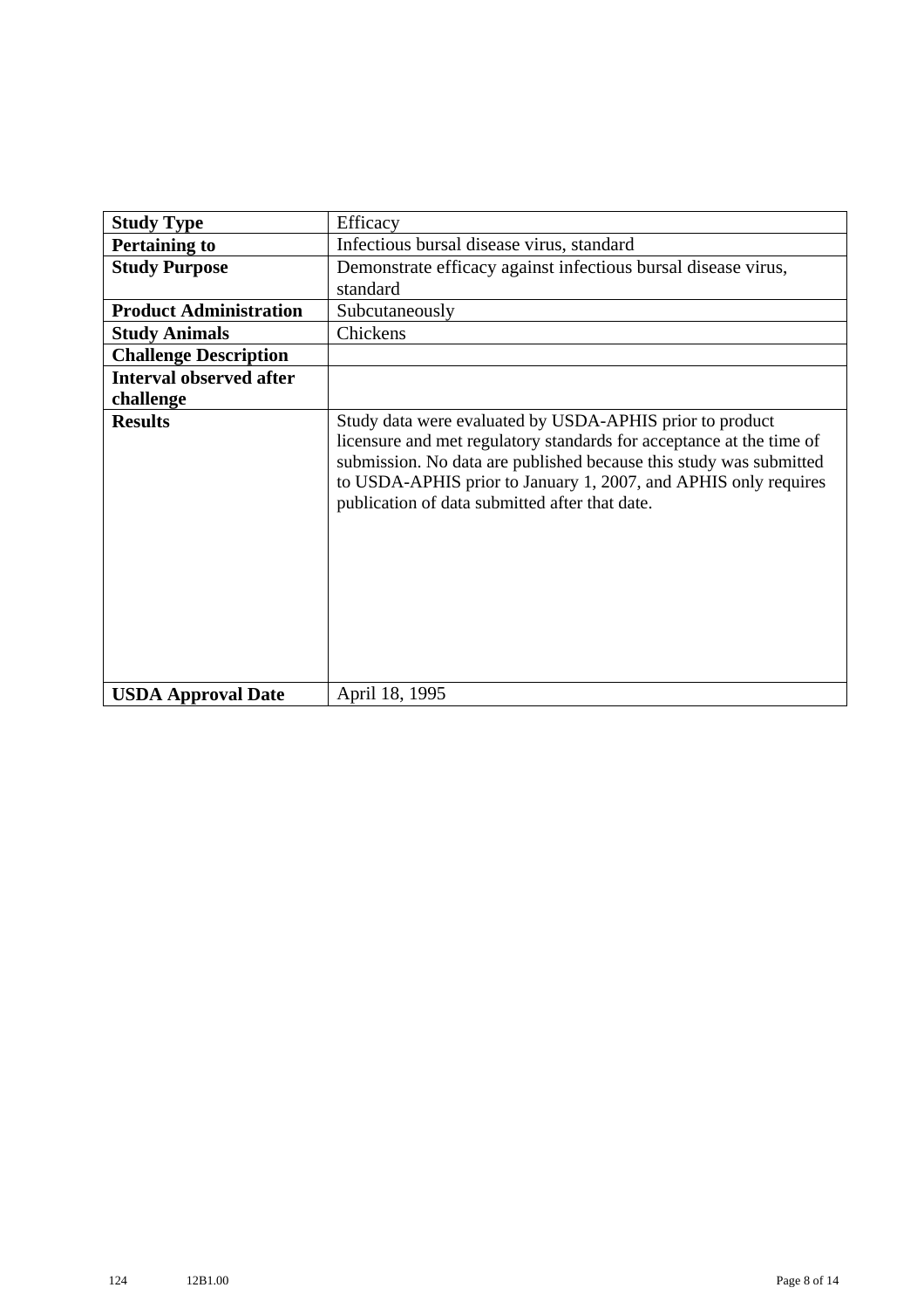| <b>Study Type</b>              | Efficacy                                                                                                                                                                                                                                                                                                                    |
|--------------------------------|-----------------------------------------------------------------------------------------------------------------------------------------------------------------------------------------------------------------------------------------------------------------------------------------------------------------------------|
| <b>Pertaining to</b>           | Infectious bursal disease virus, standard                                                                                                                                                                                                                                                                                   |
| <b>Study Purpose</b>           | Demonstrate efficacy against infectious bursal disease virus,                                                                                                                                                                                                                                                               |
|                                | standard                                                                                                                                                                                                                                                                                                                    |
| <b>Product Administration</b>  | Drinking water                                                                                                                                                                                                                                                                                                              |
| <b>Study Animals</b>           | Chickens                                                                                                                                                                                                                                                                                                                    |
| <b>Challenge Description</b>   |                                                                                                                                                                                                                                                                                                                             |
| <b>Interval observed after</b> |                                                                                                                                                                                                                                                                                                                             |
| challenge                      |                                                                                                                                                                                                                                                                                                                             |
| <b>Results</b>                 | Study data were evaluated by USDA-APHIS prior to product<br>licensure and met regulatory standards for acceptance at the time of<br>submission. No data are published because this study was submitted<br>to USDA-APHIS prior to January 1, 2007, and APHIS only requires<br>publication of data submitted after that date. |
| <b>USDA Approval Date</b>      | <b>August 23, 1989</b>                                                                                                                                                                                                                                                                                                      |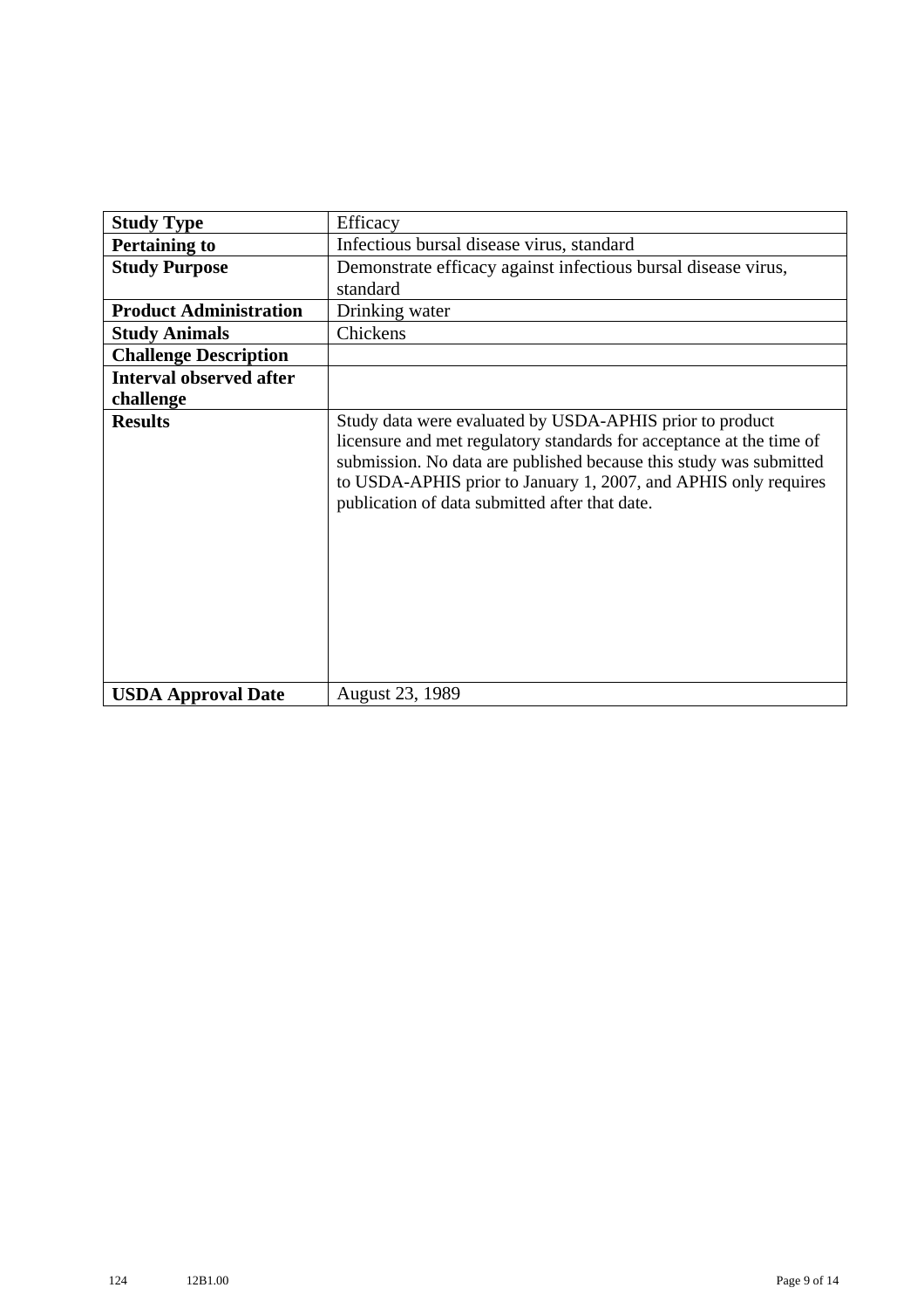| <b>Study Type</b>              | Efficacy                                                                                                                                                                                                                                                                                                                    |
|--------------------------------|-----------------------------------------------------------------------------------------------------------------------------------------------------------------------------------------------------------------------------------------------------------------------------------------------------------------------------|
| <b>Pertaining to</b>           | Infectious bursal disease virus, variant                                                                                                                                                                                                                                                                                    |
| <b>Study Purpose</b>           | Demonstrate efficacy against infectious bursal disease virus,                                                                                                                                                                                                                                                               |
|                                | variant                                                                                                                                                                                                                                                                                                                     |
| <b>Product Administration</b>  | Subcutaneously                                                                                                                                                                                                                                                                                                              |
| <b>Study Animals</b>           | Chickens                                                                                                                                                                                                                                                                                                                    |
| <b>Challenge Description</b>   |                                                                                                                                                                                                                                                                                                                             |
| <b>Interval observed after</b> |                                                                                                                                                                                                                                                                                                                             |
| challenge                      |                                                                                                                                                                                                                                                                                                                             |
| <b>Results</b>                 | Study data were evaluated by USDA-APHIS prior to product<br>licensure and met regulatory standards for acceptance at the time of<br>submission. No data are published because this study was submitted<br>to USDA-APHIS prior to January 1, 2007, and APHIS only requires<br>publication of data submitted after that date. |
| <b>USDA Approval Date</b>      | April 18, 1995                                                                                                                                                                                                                                                                                                              |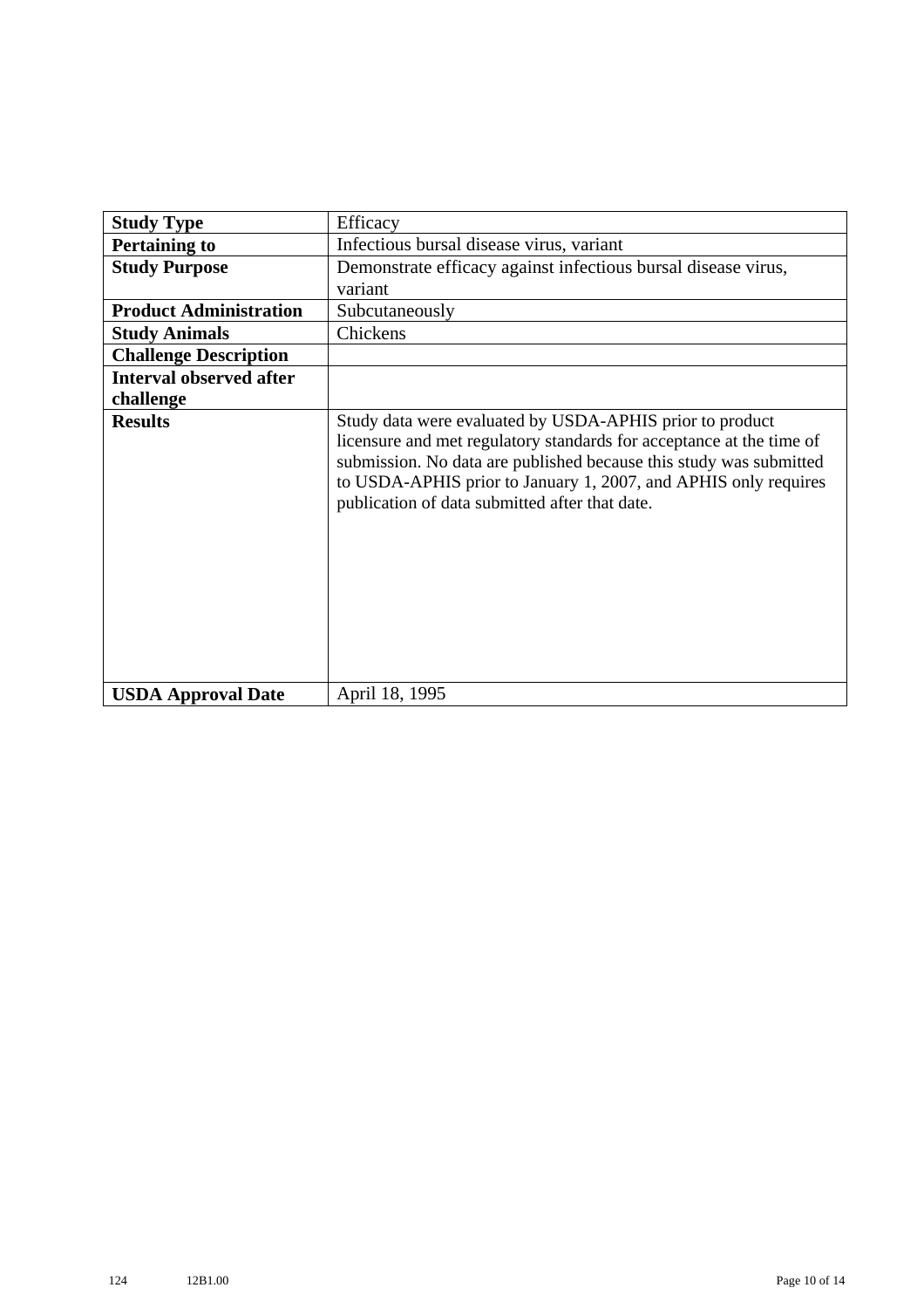| <b>Study Type</b>              | Efficacy                                                                                                                                                                                                                                                                                                                    |
|--------------------------------|-----------------------------------------------------------------------------------------------------------------------------------------------------------------------------------------------------------------------------------------------------------------------------------------------------------------------------|
| <b>Pertaining to</b>           | Infectious bursal disease virus, variant                                                                                                                                                                                                                                                                                    |
| <b>Study Purpose</b>           | Demonstrate efficacy against infectious bursal disease virus,                                                                                                                                                                                                                                                               |
|                                | variant                                                                                                                                                                                                                                                                                                                     |
| <b>Product Administration</b>  | Drinking water                                                                                                                                                                                                                                                                                                              |
| <b>Study Animals</b>           | Chickens                                                                                                                                                                                                                                                                                                                    |
| <b>Challenge Description</b>   |                                                                                                                                                                                                                                                                                                                             |
| <b>Interval observed after</b> |                                                                                                                                                                                                                                                                                                                             |
| challenge                      |                                                                                                                                                                                                                                                                                                                             |
| <b>Results</b>                 | Study data were evaluated by USDA-APHIS prior to product<br>licensure and met regulatory standards for acceptance at the time of<br>submission. No data are published because this study was submitted<br>to USDA-APHIS prior to January 1, 2007, and APHIS only requires<br>publication of data submitted after that date. |
| <b>USDA Approval Date</b>      | <b>August 23, 1989</b>                                                                                                                                                                                                                                                                                                      |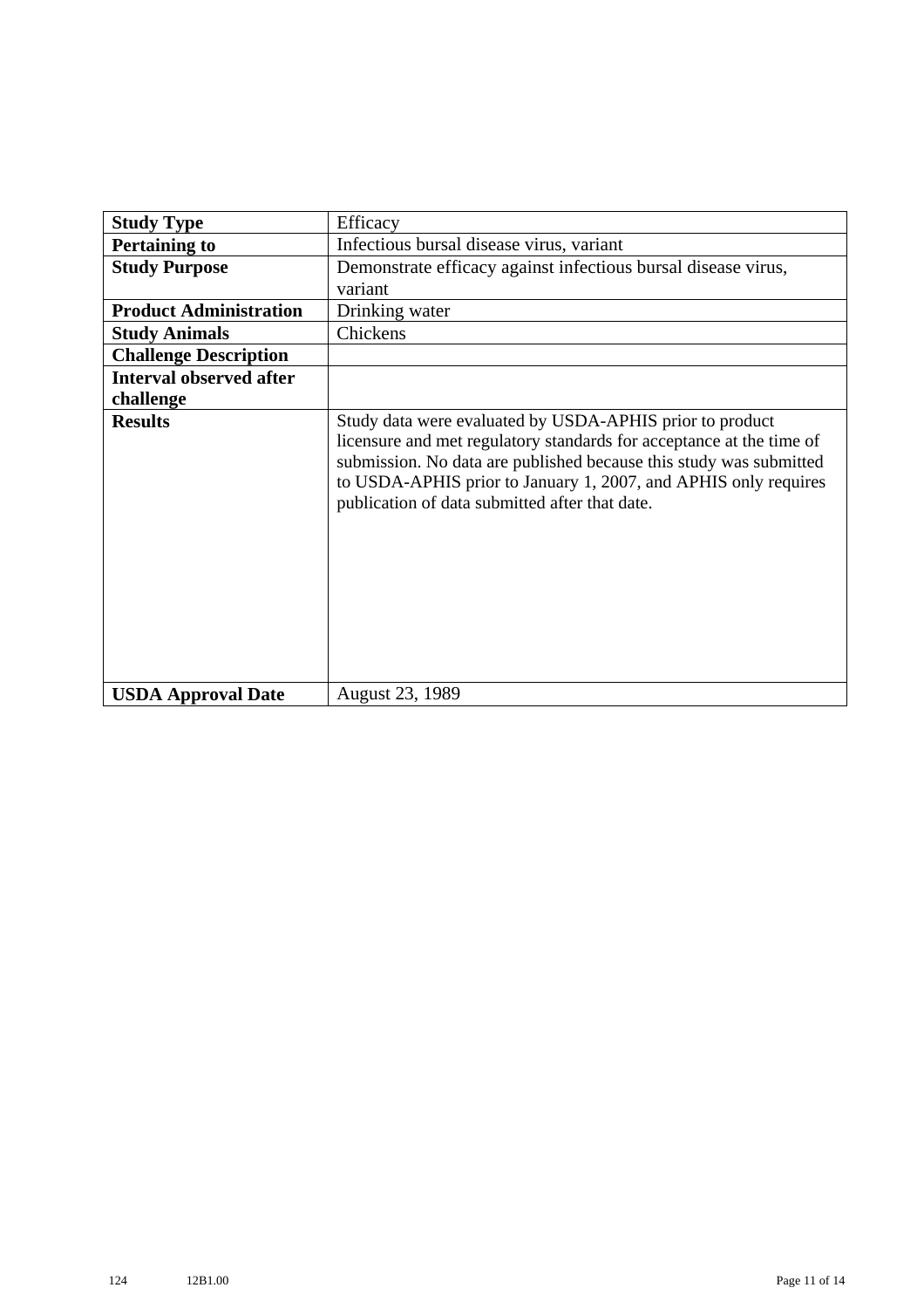| <b>Study Type</b>              | Safety                                                                                                                                                                                                                                                                                                                      |
|--------------------------------|-----------------------------------------------------------------------------------------------------------------------------------------------------------------------------------------------------------------------------------------------------------------------------------------------------------------------------|
| <b>Pertaining to</b>           | ALL                                                                                                                                                                                                                                                                                                                         |
| <b>Study Purpose</b>           | Demonstrate safety under field conditions                                                                                                                                                                                                                                                                                   |
| <b>Product Administration</b>  | Subcutaneously                                                                                                                                                                                                                                                                                                              |
| <b>Study Animals</b>           | Chickens                                                                                                                                                                                                                                                                                                                    |
| <b>Challenge Description</b>   | Not applicable                                                                                                                                                                                                                                                                                                              |
| <b>Interval observed after</b> |                                                                                                                                                                                                                                                                                                                             |
| challenge                      |                                                                                                                                                                                                                                                                                                                             |
| <b>Results</b>                 | Study data were evaluated by USDA-APHIS prior to product<br>licensure and met regulatory standards for acceptance at the time of<br>submission. No data are published because this study was submitted<br>to USDA-APHIS prior to January 1, 2007, and APHIS only requires<br>publication of data submitted after that date. |
| <b>USDA Approval Date</b>      | April 18, 1995                                                                                                                                                                                                                                                                                                              |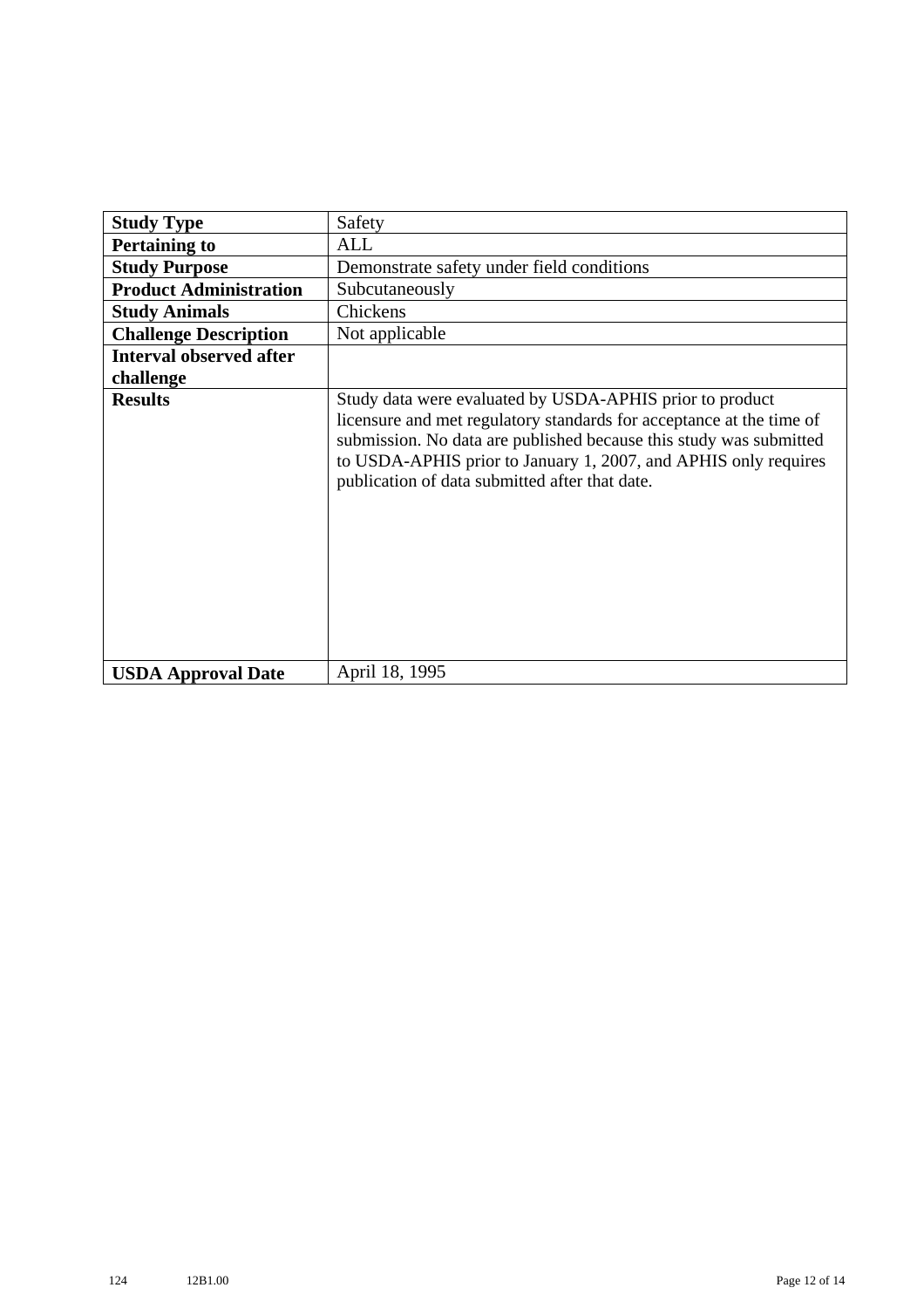| <b>Study Type</b>              | Safety                                                                                                                                                                                        |
|--------------------------------|-----------------------------------------------------------------------------------------------------------------------------------------------------------------------------------------------|
| <b>Pertaining to</b>           | ALL                                                                                                                                                                                           |
| <b>Study Purpose</b>           | To evaluate safety under field conditions                                                                                                                                                     |
| <b>Product Administration</b>  | Coarse aerosol spray                                                                                                                                                                          |
| <b>Study Animals</b>           | Chickens                                                                                                                                                                                      |
| <b>Challenge Description</b>   |                                                                                                                                                                                               |
| <b>Interval observed after</b> |                                                                                                                                                                                               |
| challenge                      |                                                                                                                                                                                               |
| <b>Results</b>                 | Study data were evaluated by USDA-APHIS prior to product<br>licensure and met regulatory standards for acceptance at the time of<br>submission. Study data, however, are no longer available. |
| <b>USDA Approval Date</b>      | August 23, 1989                                                                                                                                                                               |